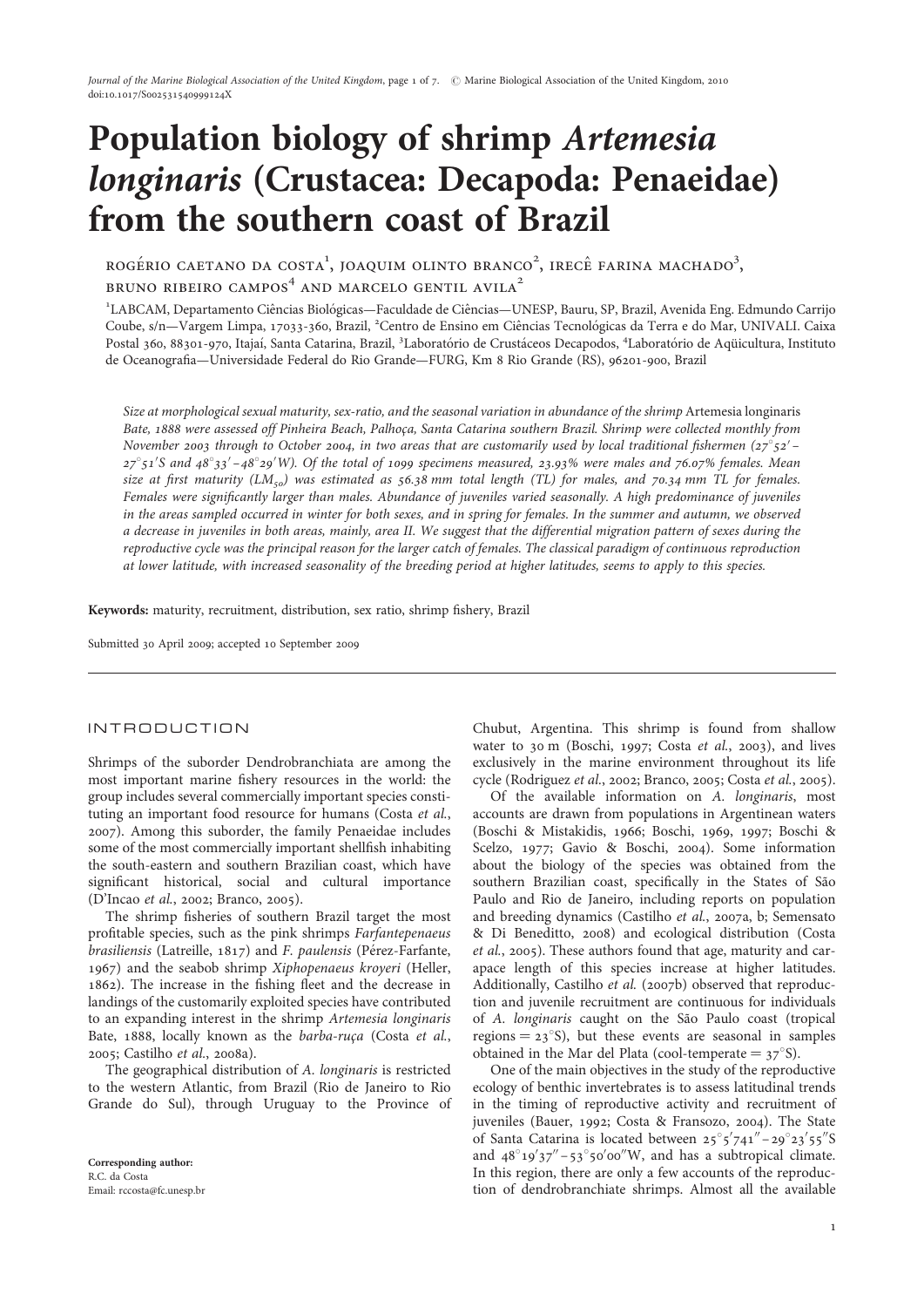information deals with populations of Farfantepenaeus spp. (Branco & Verani, 1998a, b) and Xiphopenaeus kroyeri (Branco et al., 1999; Branco & Fracasso, 2004; Branco, 2005). Information about the biology of A. longinaris is nonexistent.

The purpose of the present study was to determine the size at morphological maturity and the sex-ratio of A. longinaris, and to assess the seasonal variation in recruitment of juveniles off Pinheira Beach, Palhoça, Santa Catarina, in subtropical Brazil. Additionally, we compared our findings with those obtained for the same species in tropical and temperate regions. The sex-ratio and temporal distribution of the local population of this species were also evaluated.

## MATERIALS AND METHODS

Shrimp were collected monthly from November 2003 through to October 2004 off Pinheira Beach, Palhoca, State of Santa Catarina, Brazil. The samples were collected in two areas where traditional fishermen customarily work  $(27°52' 27^{\circ}$ 51'S and  $48^{\circ}33' - 48^{\circ}29'$ W). One trawl was carried out in each area, at depths of 19 m (area I) and 30 m (area II). A boat (9 m long by 3 m wide) equipped with double-rigged nets (mesh 3.0 cm and 2.0 cm in the cod end) was used for trawling, which lasted for 1 hour in each area. Bottom salinity and temperature were monitored in each area. Detailed descriptions of the sampling methods and analysis of environmental factors for the period are available elsewhere (Branco, 2005).

When a large number of individuals were caught in a trawl, a subsample of 500 g total biomass was separated randomly for examination of the sex and length of each individual. All the individuals sorted were sexed and measured (to the nearest 0.1 mm). When the catch did not exceed 500 g, all the shrimp were measured. The parameters used for the biometry of A. longinaris were: total length, including rostrum (TL, mm) and carapace length, excluding the rostrum (CL, mm). The reproductive status of males was assessed by examining the shape of the petasma, which is

fused in adult individuals. The adult females were determined by macroscopic observation of the degree of ovarian development (colour and volume occupied by the gonads). Ovaries categorized as immature ranged from thin, transparent strands to thicker ones. Mature ovaries were much larger and thicker, and varied from yellow to light orange or light green, and green to olive-green (Dumont & D'Incao, 2004). Size –frequency distributions were constructed separately to estimate the seasonality for males and females, using 10-mm TL size-intervals.

From the total length, we obtained the maximum and minimum size-ranges for each sex, and plotted the relative frequencies (%) of adults in each size-class. The log function  $y =$  $1/1 + e^{r(T_L - T_{50})}$  was fitted to the data, where  $TL_{50}$  corresponds to the size at which 50% of the individuals are considered adults, and r stands for the slope of the curve. The curves were fitted by the least-squares method (Vazzoler, 1996), which requires a size-range overlap of adults and young of at least two size-classes. The shrimp were therefore classed in 10-mm size-intervals.

Recruitment was defined as the percentage of juveniles of the total number of individuals of males and females in each month and season of the year. Size-classes of juveniles were defined separately for males and females. The sex-ratio in each month was compared using the  $\chi^2$ -test (P < 0.05 and df  $N -1$ ). The mean sizes (TL) of males and females were compared by Student's t-test (Zar, 1984).

In order to assess the effect of the traditional fishery on juvenile and adult shrimp, we used as a basis, the size at first gonadal maturation and the frequency distribution by size-class of males and females (Branco *et al.*, 1999).

#### RESULTS

Monthly mean bottom seawater temperature and salinity are shown in Figure 1. Mean bottom water temperature sampled between November 2003 and October 2004 varied between 15.9 and 26.9°C (21.1  $\pm$  3.6°C) in the bay and the



Fig. 1. Mean values of seawater bottom temperature and salinity recorded monthly from November 2003 through to October 2004 in the Palhoca region, Santa Catarina.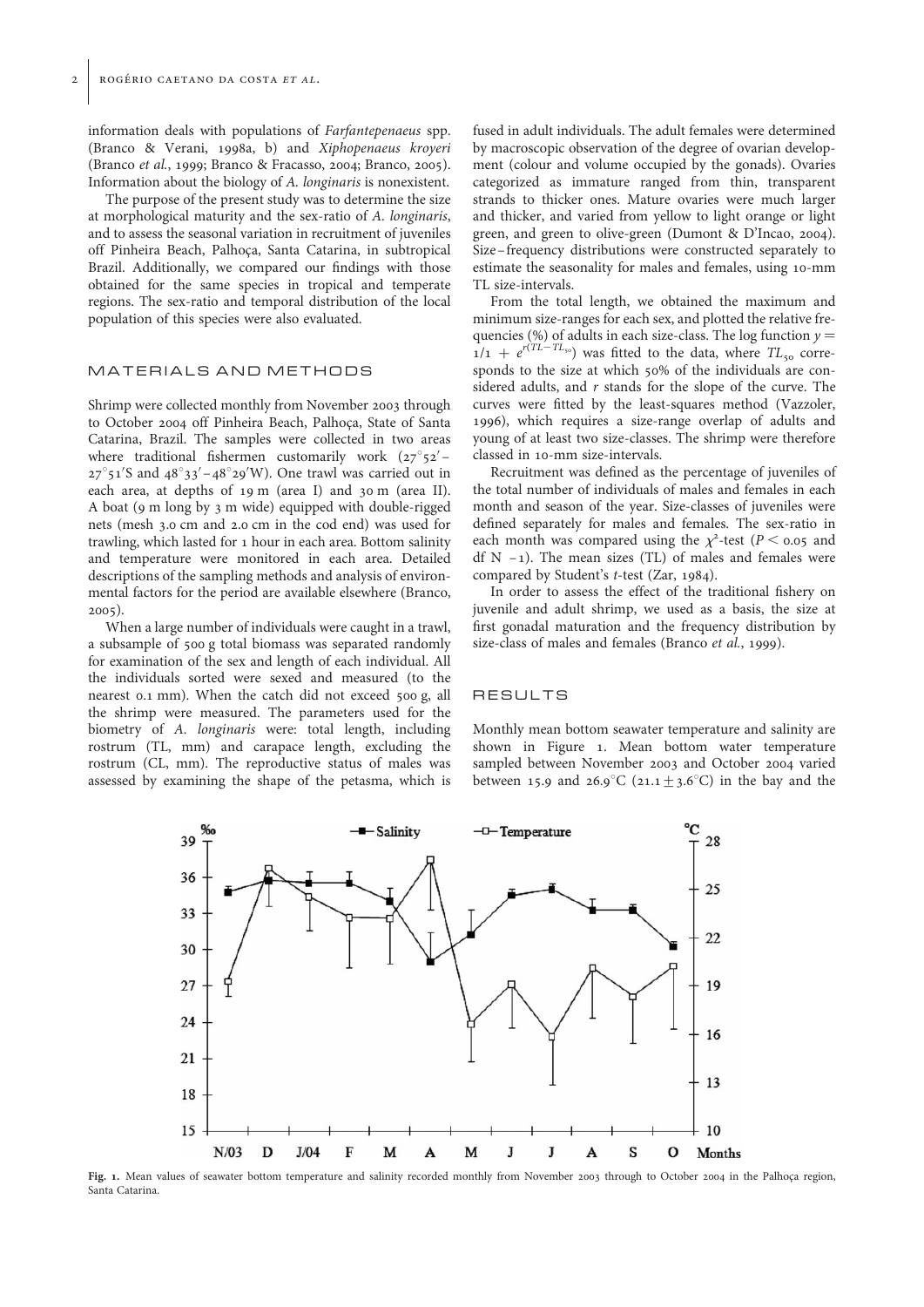water salinity varied between 29 and 35.8‰ (33.5‰ $\pm$ 2.2), respectively

Of the total of 1099 specimens analysed, 23.93% were males and 76.07% females. The sex-ratio, calculated for all the individuals caught, was significantly different from 1:1 ( $P <$  0.05,  $\chi^2$ -test). Monthly sex-ratios were significantly biased towards females in November and December 2003, and March, May, and July through to October 2004. In the other months, the sex proportion was similar (Figure 2).

The relationship of CL and TL was represented by the expressions CL =  $0.1645$  TL (r =  $0.80$ ) for males; and CL = 0.1904 TL =  $(r = 0.88)$  for females. The TL<sub>50</sub> was estimated as  $56.38 \text{ mm}$  (CL = 9.3 mm) for males, and 70.34 mm  $(CL = 13.4 \text{ mm})$  for females (Figure 3).

Seasonal and spatial size –frequency distributions for males and females for A. longinaris are shown in Figure 4. In both localities, females reached a larger size than males, and were most abundant in the size-classes from 60 to 120 mm TL (P  $<$  0.05). No male was collected between the lengths of 110 and 120 mm. Overall, the mean size for males was  $56.5 + 11.9$  mm TL, ranging from 29 (CL = 4.8 mm) to 92 mm TL (CL = 15.3 mm); the mean size for females was  $67.2 \pm 16.4$  TL, ranging from  $27$  (CL = 5.1 mm) to 112 mm TL (CL = 21.3 mm). Females were significantly larger than males ( $t =$ 9.7,  $P \le 0.001$ ). The mean and minimum and maximum TL in each area for both sexes are listed in Table 1.

Juveniles of A. longinaris were found in all months (Table 2). The highest percentage of juveniles in relation to adults occurred in November 2003, March, April and July to September 2004. In general, the traditional fishery effort at Pinheira Beach is mainly concentrated on the stocks of juveniles (Figure 4; Table 2), that is, 75.7% of the males, and 63.4% of the females caught were juveniles. A high predominance of juveniles in the areas sampled occurred in winter (July to September) for both sexes, and in spring for the females. In the summer and autumn, we observed a decrease in juveniles abundance in both areas, mainly, area II (Figure 4).

## DISCUSSION

Sex-ratio was strongly skewed towards females in this population of A. longinaris. Monthly, and in most size-classes,



Fig. 3. Sexual maturity based on the  $TL_{50\%}$  (total length) of females and males of Artemesia longinaris collected off Pinheira Beach, Palhoca, Santa Catarina, from November 2003 through to October 2004.

females were always more abundant than males. Several hypotheses might be proposed to explain this observation. For instance, Cha et al. (2002) attributed the annual sex-ratio in favour of Penaeus chinensis Osbeck, 1765 females to greater mesh-size selectivity. Additionally, we can suggest that the sex-ratio in favour of A. longinaris females may be related to greater vulnerability of females to fishing because of their size. However, in most of the size-classes that included juvenile females, the sex-ratio was still strongly skewed towards females. This suggests that sampling bias cannot account for the observed sex-ratio.

Kevrekidis & Thessalou-Legaki (2006) postulated an operating factor 'such as higher female catchability for Melicertus  $kerathurus$  (Forskål, 1775), due to longer foraging in order to meet increased food requirements during ovary maturation.' Cha et al. (2002) suggested that the predominance of adult females in P. chinensis might be related to a possible breeding period that caused higher natural mortality of males because of mating. Castilho et al. (2008b) proposed for Sicyonia dorsalis Kingsley, 1878, that the female-biased sexratio might be favoured in populations in which females are polygynous. Here we suggest another hypothesis for A. longinaris: differential migration between the sexes during the reproductive cycle. Copulation would occur in deep water,



Fig. 2. Proportions (%) of males and females of Artemesia longinaris collected off Pinheira Beach, Palhoca, Santa Catarina, from November 2003 through to October 2004. \*, significant difference,  $\chi^2$  ( $P <$  0.05).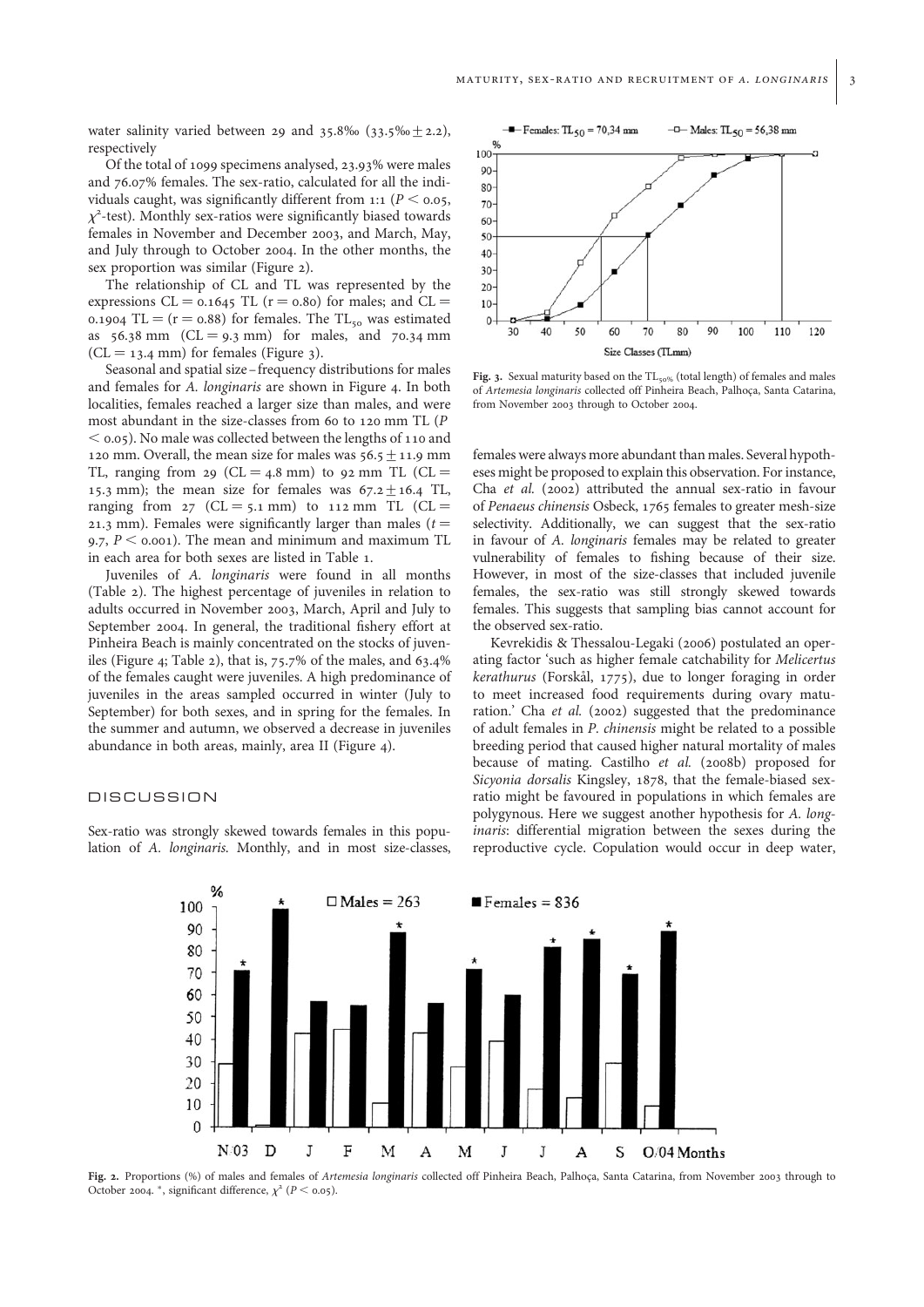

Fig. 4. Seasonal distribution of number of shrimps in each size-class (TL, mm) of males and females of Artemesia longinaris collected off Pinheira Beach, Palhoça, Santa Catarina, from November 2003 through to October 2004.

Table 1. Number (N), total length (mm) and carapace length (mm) of Artemesia longinaris in the two collecting areas, with their respective ranges, means (M) and standard errors (SE), off Pinheira Beach, Palhoca, Santa Catarina, from November 2003 through to October 2004.

|         |         |     | Total length (mm) |       |                  |     | Carapace length (mm) |                  |  |  |
|---------|---------|-----|-------------------|-------|------------------|-----|----------------------|------------------|--|--|
|         |         | N   |                   |       | $M + SE$         |     |                      | $M + SE$         |  |  |
| Males   | Area I  | 220 | 29.0              | 92.0  | $57.23 \pm 0.80$ | 6.0 | 17.0                 | $10.40 \pm 0.15$ |  |  |
|         | Area II | 43  | 35.0              | 87.0  | $52.37 \pm 1.82$ | 7.0 | 16.0                 | $10.06 \pm 0.32$ |  |  |
| Females | Area I  | 588 | 32.0              | 107.0 | $68.91 \pm 0.66$ | 5.0 | 22.0                 | $13.04 \pm 0.13$ |  |  |
|         | Area II | 248 | 27.0              | 112.0 | $62.92 \pm 1.06$ | 7.0 | 16.0                 | $12.25 \pm 0.22$ |  |  |

with subsequent migration of adult females to coastal waters (the area of the present study) to spawn. According to the results obtained, spawning is more intense in summer and autumn, thus favouring the greater occurrence of juveniles in the following seasons, i.e. winter and spring. Consequently, the male recruits could initiate their migration toward the offshore region before the females do. Boschi (1969) observed that as individuals of A. longinaris become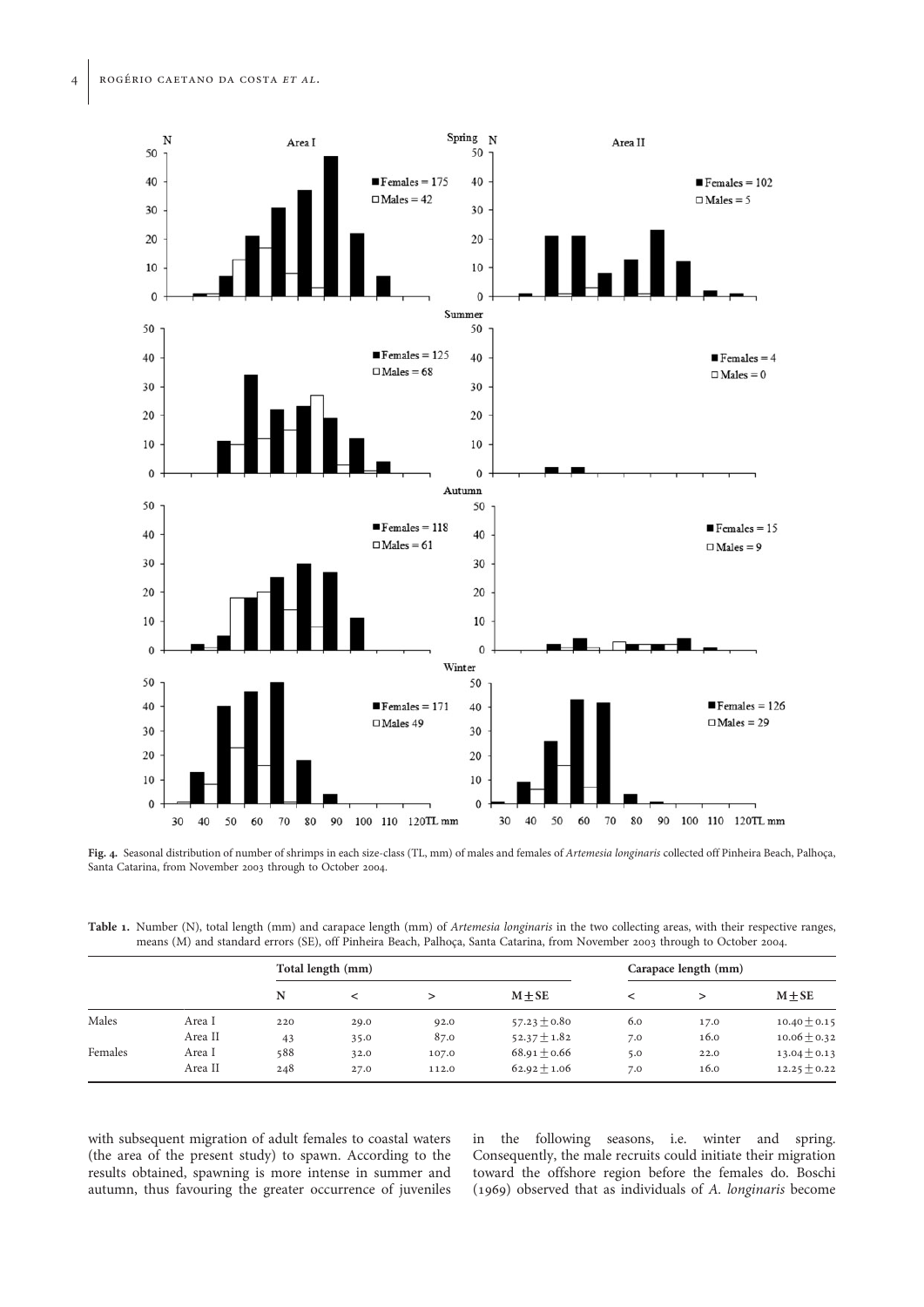Table 2. Percentages of juveniles and adults of Artemesia longinaris in the two collecting areas, monthly sampled between November 2003 and October 2004 in the Pinheira Beach, Palhoca, Santa Catarina.

|             |           | N    |      |         |         | M       | A       | M       |      |         | A    | S              | $\Omega$       |
|-------------|-----------|------|------|---------|---------|---------|---------|---------|------|---------|------|----------------|----------------|
| Area        | Juveniles | 81   | 6.8  | 29.2    | 32.8    | 90      | 91.3    | 36.9    | 76.7 | 100     | 83   | 95             | 39.2           |
| L           | Adults    | 19   | 93.2 | 70.8    | 67.2    | 10      | 8.7     | 63.1    | 23.3 | $\circ$ | 17   | 0 <sub>5</sub> | 60.8           |
| Area        | Juveniles | 92.5 | 9.3  | $\circ$ | $\circ$ | 100     | $\circ$ | 100     | 43.5 | 100     | 95.9 | 98             | $\overline{O}$ |
| $_{\rm II}$ | Adults    | 7.5  | 90.7 | 100     | 100     | $\circ$ | 100     | $\circ$ | 56.5 | $\circ$ | 4.1  | $\overline{2}$ | 100            |

adults and reach commercial size, they begin to migrate to deeper regions in Argentinean waters. In their study, in the State of Rio Grande do Sul, Dumont & D'Incao (2004) proposed a similar hypothesis and Gavio & Boschi (2004) confirmed that the main reason for this detour in the Mar del Plata region is the different breeding migrations of the males and females, because of the requirements for spawning.

Artemesia longinaris is sexually dimorphic in size, with females reaching a larger TL than males, indicating differential growth rates between sexes. The results obtained here followed the pattern obtained for this species in the States of Rio de Janeiro and São Paulo (Castilho et al., 2007a, b; Semensato & Di Beneditto, 2008), and Argentinean waters (Boschi, 1969; Gavio & Boschi, 2004). Boschi (1969) and Branco et al. (1999) noted that differences in body length between sexes are a general rule among penaeoid shrimps. According to Costa & Fransozo (2004) and Castilho et al. (2008c), this sexual dimorphism probably occurs because the large body size of females is an adaptation to increased egg production.

Boschi & Scelzo (1977) and Rodriguez et al. (2002) have found individuals that still were juveniles between the lengths (TL) of 60 to 70 mm. If we compare the sexual maturity of females of A. longinaris estimated in the present study ( $27^{\circ}$ S) with the findings of Dumond & D'Incao (2004) in the State of Rio Grande do Sul  $(32^{\circ}S, 17.0 \text{ mm}$  CL) and Castilho et al. (2007a) in the Mar del Plata, Argentina  $(37^{\circ}S, 22.1 \text{ mm}$  CL), we can perceive a trend toward an increase in the size at sexual maturity with increasing latitude. These authors did not mention the sexual maturity of the males. Nascimento (1981), along the coast of Rio Grande do Sul, estimated from morphological variations in the petasma, that at 10.7 mm (CL) all the males were functional adults. A similar trend appeared in relation to body size. Boschi (1997) found females as large as 30 mm CL in Mar del Plata, and Boschi & Mistakidis (1966) recorded females as large as  $37 \text{ mm}$  CL in Chubut Province ( $43^{\circ}$ S). In contrast, females caught on the coast of Rio Grande do Sul reached 28 mm. Similarly to the results obtained by Castilho et al. (2007a) in the State of São Paulo, we captured adult specimens of A. longinaris that were even smaller  $(*27* mm CL)$ . (The authors cited did not mention the sexual maturity and body size of males.)

However, this tendency was not confirmed in comparing the results obtained for populations farther north (tropical climate,  $23°$ S). Only the sexual maturity of females was similar when our results were compared with those of Castilho et al. (2007b) on the São Paulo coast. Semensato & Di Beneditto (2008) found that at latitude 22°S, females reached sexual maturity at 16.4 mm CL; this is 3.0 mm CL larger than the size at maturity observed here, and also by Castilho et al. (2007b).

In relation to maximum body length, our estimates were the lowest in comparing two tropical regions. Perhaps, different sampling or differential migration between juveniles and adults of the populations of the two localities (south-east and south) may have contributed to this trend. Semensato & Di Beneditto (2008) carried out their sampling in locations where the fishing fleets worked most, and therefore, few juveniles were caught. On the coast of São Paulo, Castilho et al. (2007b) sampled in a similar depth-range to this work; however, juveniles and also adults approached the coast in greater abundance only in spring or the beginning of summer. At these times, the cold water mass (South Atlantic Coastal Waters (SACW)) intrudes, and the bottom temperatures were lower than  $21^{\circ}$ C. In the other seasons, most of the population moved to deep areas with the retreat of the SACW. In the present study area, during the winter and spring, we observed mean monthly values lower than  $21^{\circ}C$ , which may have caused the juveniles to remain longer. Here, the adult population probably moves to shallow waters only to spawn in the first six months of the year. This may have led to similar sizes at maturity between these regions.

According to the present regulations, the fishery is closed between March to May, because this is the main recruitment period of juvenile pink shrimps (Farfantepenaeus spp.) in the entire south-east and south regions of Brazil (Costa et al., 2008). Our results indicate that the traditional fishery at Pinheira Beach acted with greatest intensity on juveniles, mainly, in winter (July to September) on both sexes. In this way, we suggest that during all winter months the region up to 30 m of depth should be included in the present proposed off-season.

One of the main objectives of the study of the reproductive ecology of benthic invertebrates is to assess latitudinal trends in the timing of reproduction and recruitment of juveniles (Bauer, 1992). In Pinheira Beach, the presence of juveniles throughout the year suggests that this species breeds continuously. However, there is evidence for more intense breeding activity in summer and autumn. Similar results were obtained by Castilho et al. (2007b), when the reproductive period was highest in spring and summer. In cool-temperate Argentinean waters, Christiansen & Scelzo (1971) observed seasonal breeding and recruitment. These results, too, corroborate the classical paradigm of seasonal reproduction at higher latitudes, and continuous reproduction at lower latitudes.

In general, it can be concluded that the areas in the present study are of maximum importance for the establishment and growth of juveniles, and are a breeding ground of this species. These results can be used to develop a more appropriate fishery policy in the study region. Future studies on migration and reproduction, focusing on deeper-water sites, are especially important to clarify the hypotheses presented on the population aspects of Artemesia longinaris.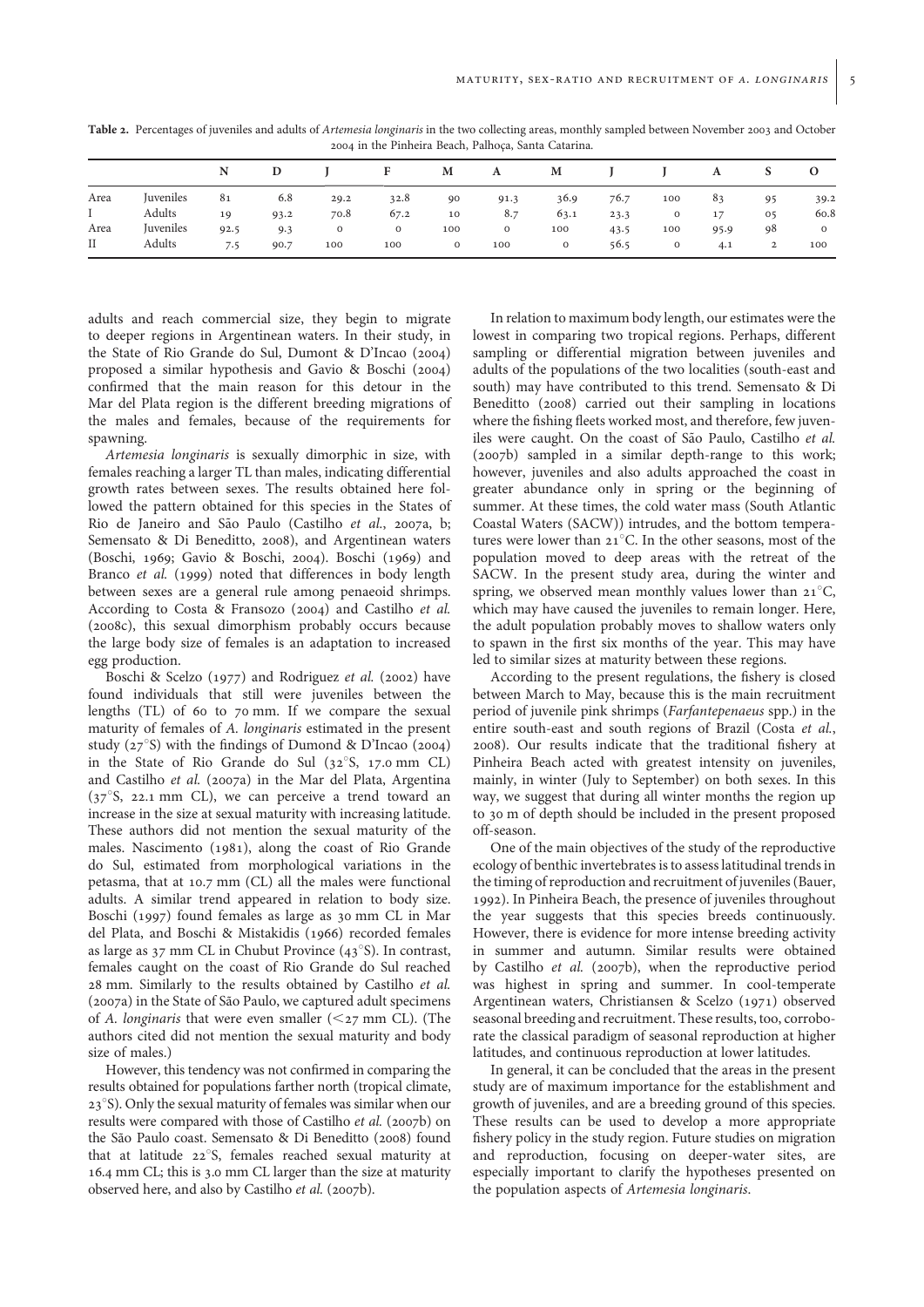#### ACKNOWLEDGEMENTS

Thanks to the Universidade do Vale do Itajaí (UNIVALI) for financial support, and to the Conselho Nacional de Desenvolvimento Científico e Tecnológico (CNPq), for a scientific productivity grant awarded to Dr Joaquim Olindo Branco. Dr Janet W. Reid revised the text.

#### **REFERENCES**

- Bauer R.T. (1992) Testing generalizations about latitudinal variation in reproduction and recruitment patterns with sicyoniid and caridean shrimp species. Invertebrate Reproduction and Development 22, 193–202.
- Branco J.O. (2005) Biologia e pesca do camarão sete-barbas Xiphopenaeus kroyeri (Heller) (Crustacea, Penaeidae), na Armação do Itapocoroy, Penha, Santa Catarina, Brasil. Revista Brasileira de Zoologia 22, 1050–1062.
- Branco J.O. and Verani J.R. (1998a) Aspectos bioecológicos do camarão-rosa Penaeus brasiliensis Latreille (Natantia, Penaeidae) da Lagoa da Conceição, Florianópolis, Santa Catarina, Brasil. Revista Brasileira de Zoologia 15, 345–351.
- Branco J.O. and Verani J.R. (1998b) Estudo populacional do camarão-rosa Penaeus paulensis Pérez Farfante (Natantia, Penaeidae) na Lagoa da Conceição, Santa Catarina, Brasil. Revista Brasileira de Zoologia 15, 353–364.
- Branco J.O. and Fracasso H.A.A. (2004) Ocorrência e abundância da carcinofauna acompanhante na pesca do Camarão Sete-Barbas (Xiphopenaeus kroyeri Heller) (Crustácea, Decapoda), na Armação do Itapocory, Penha, SC, Brasil. Revista Brasileira de Zoologia 21,  $295 - 301.$
- Branco J.O., Lunardon-Branco M.J., Souto F.X. and Guerra C.R. (1999) Estrutura populacional do camarão sete-barbas Xiphopenaeus kroyeri (Heller, 1862), na foz do rio Itajaí-Acú, Itajaí, SC, Brasil. Brazilian Archives of Biology and Technology 42, 115–126.
- Boschi E.E. (1969) Estudio biológico pesquero del camarón Artemesia longinaris Bate de Mar del Plata. Boletín del Instituto Nacional de Investigación y Desarrollo Pesquero 18, 1-47.
- Boschi E.E. (1997) Las pesquerías de crustáceos decápodos en el litoral de la República Argentina. Investigaciones Marinas 25, 19-40.
- Boschi E.E. and Mistakidis M. (1966) Resultados preliminares de las campañas de pesca exploratoria del langostino y el camarón en Rawson, 1962–1963. Carpas FAO Technical Report 6, 1 –15.
- Boschi E.E. and Scelzo M.A. (1977) Desarrollo larval y cultivo del camarón comercial de Argentina Artemesia longinaris Bate (Crustacea, Decapoda, Penaeidae). FAO—Pesca 159, 287–327.
- Castilho A.L., Gavio M.A., Costa R.C., Boschi E.E., Bauer R. and Fransozo A. (2007a) Latitudinal variation in population structure and reproductive pattern of the endemic South American shrimp Artemesia longinaris (Penaeoidea). Journal of Crustacean Biology 27,  $548 - 552.$
- Castilho A.L., Costa R.C., Fransozo A. and Boschi E.E. (2007b) Reproductive biology of the shrimp Artemesia longinaris Bate, 1888 (Crustacea, Decapoda, Penaeidae) in the northern Coast of São Paulo State, Brazil. Revista de Biologia Tropical 55, 39–48.
- Castilho A.L., Pie M.R., Fransozo A., Pinheiro A.P. and Costa R.C. (2008a) The relationship between environmental variation and species abundance in shrimp communities (Crustacea: Decapoda: Penaeoidea) in south-eastern Brazil. Journal of the Marine Biological Association of the United Kingdom 88, 119–123.
- Castilho A.L., Furlan M., Costa R.C. and Fransozo V. (2008b) Reproductive biology of the rock shrimp Sicyonia dorsalis (Decapoda, Penaeoidea) from the southeastern coast of Brazil. Invertebrate Reproduction and Development 52, 59–68.
- Castilho A.L., Costa R.C., Fransozo A. and Negreiros-Fransozo M.A. (2008c) Reproduction and recruitment of the South American red shrimp, Pleoticus muelleri (Crustacea, Solenoceridae), from the southeastern coast of Brazil. Marine Biology Research 4,  $361 - 368$
- Cha K.H., Oh C-W., Hong S.Y. and Park K.Y. (2002) Reproduction and population dynamics of Penaeus chinensis (Decapoda: Penaeidae) on the western coast of Korea, Yellow Sea. Fisheries Research 56, 25–36.
- Christiansen H.E. and Scelzo M.A. (1971) Ciclo de maduración sexual y observaciones sobre la morfologia del aparato genital del camarón Artemesia longinaris Bate. Carpas 16, 1–22.
- Costa R.C. and Fransozo A. (2004) Reproductive biology of the shrimp Rimapenaeus constrictus (Decapoda, Penaeidae) in the Ubatuba region of Brazil. Journal of Crustacean Biology 24,  $274 - 281.$
- Costa R.C., Fransozo A., Melo G.A.S. and Freire F.A.M. (2003) Chave ilustrada para identificação dos camarões Dendrobranchiata do litoral norte do estado de São Paulo, Brasil. Biota Neotropica 3, 1–12, avaliable in http://www.biotaneotropica.org.br/v3n1.
- Costa R.C., Fransozo A., Castilho A.L. and Freire F.A.M. (2005) Annual, seasonal and spatial variation of abundance of the shrimp Artemesia longinaris (Decapoda, Penaeoidea) in a south-eastern region of Brazil. Journal of the Marine Biological Association of the United Kingdom 85, 107–112.
- Costa R.C., Fransozo A., Freire F.A.M. and Castilho A.L. (2007) Abundance and ecological distribution of the 'sete-barbas' shrimp Xiphopenaeus kroyeri (Heller, 1862) (Decapoda, Penaeoidea) in three bays of the Ubatuba region, southeastern Brazil. Gulf and Caribbean Research 19, 33–41.
- Costa R.C., Lopes M., Castilho A.L., Fransozo A. and Simões S.M. (2008) Abundance and distribution of juveniles pink shrimps Farfantepenaeus spp. in a mangrove estuary and adjacent bay on the northern shore of São Paulo State, southeastern Brazil. Invertebrate Reproduction and Development 52, 51–58.
- D'Incao F., Valentini H. and Rodrigues L.F. (2002) Avaliação da pesca de camarões nas regiões Sudeste e Sul do Brasil. 1965–1999. Atlântica  $24, 49-62.$
- Dumont L.F.C. and D'Incao F. (2004) Estágios de desenvolvimento gonadal de fêmeas do camarão-barba-ruça (Artemesia longinaris-Decapoda: Penaeidae). Iheringia, Série Zoológica 94, 389-393.
- Gavio M.A. and Boschi E.E. (2004) Biology of the shrimp Artemesia longinaris Bate, 1888 (Crustacea: Decapoda: Penaeidae) from Mar del Plata coast, Argentina. Nauplius 12, 83–94.
- Kevrekidis K. and Thessalou-Legaki M. (2006) Catch rates, size structure and sex ratio of Melicertus kerathurus (Decapoda: Penaeidae) from an Aegean Sea trawl fishery. Fisheries Research 80, 270–279.
- Nascimento P.A.M. (1981) Variações no tamanho médio de maturação em Artemesia longinaris Bate, 1888 (Crustacea, Decapoda, Penaeidae). Naturalia 6, 33–42.
- Rodriguez M., Gómez M., Verdi A. and Muniz P. (2002) Presencia de Artemesia longinaris (BATE, 1888) y peisos petrunkevitchi (BURKENROAD, 1945) (Crustacea, Decapoda) en aguas de baja salinidad en la costa de Montevideo. Boletín de la Sociedad Zoológica del Uruguay 13, 21–24.
- Semensato X.E.G. and Di Beneditto A.P.M. (2008) Population dynamic and reproduction of Artemesia longinaris (Decapoda: Penaeidae) in